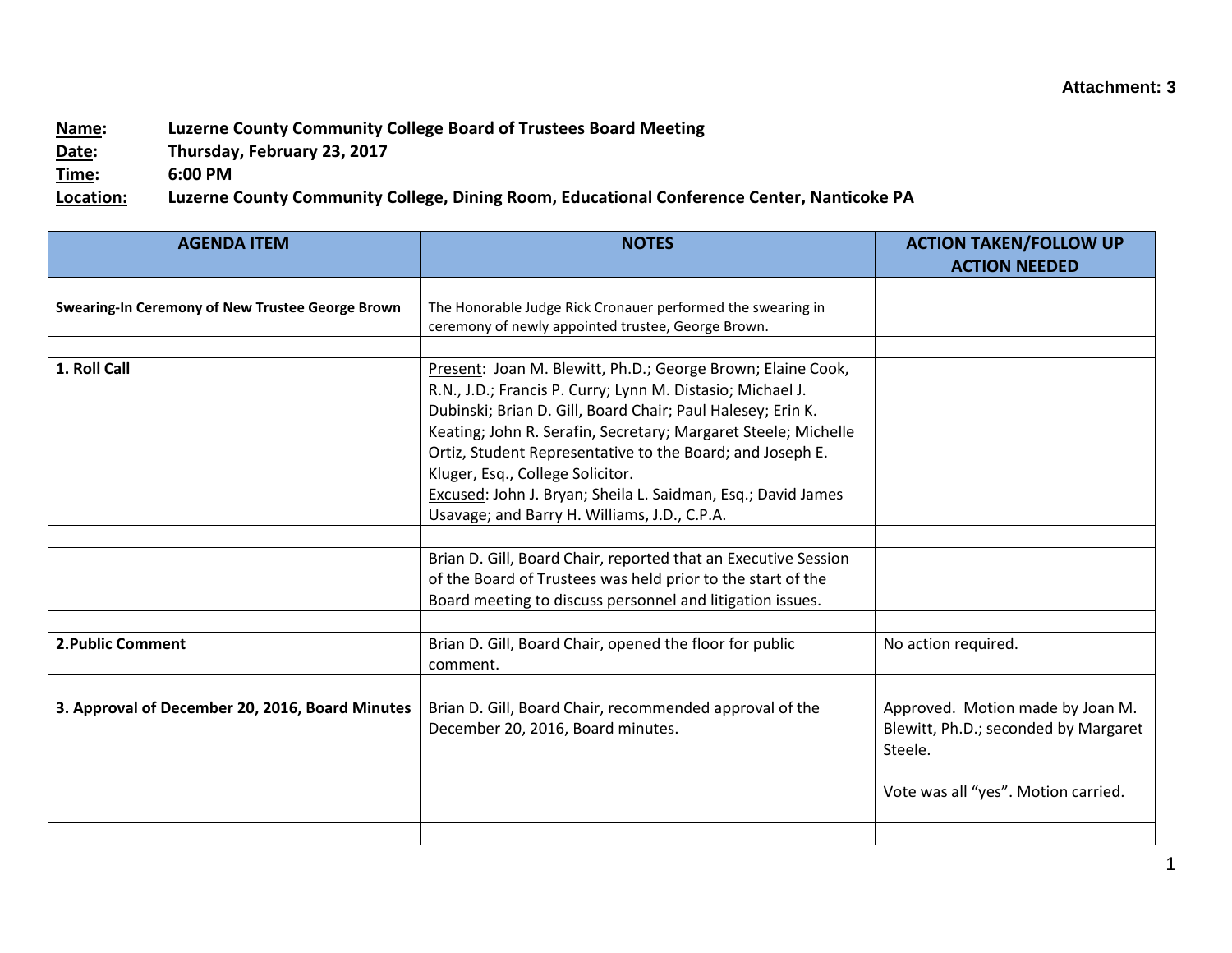| <b>AGENDA ITEM</b>                            | <b>NOTES</b>                                                                                                                                                                                                                                                                                 | <b>ACTION TAKEN/FOLLOW UP</b>                                                                                                                                                                 |
|-----------------------------------------------|----------------------------------------------------------------------------------------------------------------------------------------------------------------------------------------------------------------------------------------------------------------------------------------------|-----------------------------------------------------------------------------------------------------------------------------------------------------------------------------------------------|
|                                               |                                                                                                                                                                                                                                                                                              | <b>ACTION NEEDED</b>                                                                                                                                                                          |
|                                               |                                                                                                                                                                                                                                                                                              |                                                                                                                                                                                               |
| 4. Nomination of Board of Trustees Vice Chair | Brian D. Gill, Board Chair, stated in December 2016, Susan<br>Unvarsky's term of appointment expired. At that time Ms.<br>Unvarsky was serving as Chair of the Board. Board Chair Gill<br>now assumes those duties which created an opening for the<br>Board officer position of Vice Chair. | 4. Approved. Motion made by Board<br>Chair Gill; seconded by Francis Curry<br>to appoint Lynn Distasio as Vice Chair<br>of the LCCC Board of Trustees.<br>Vote was all "yes". Motion carried. |
|                                               | Brian D. Gill, Board Chair, opened the floor to accept<br>nominations to fill the vacancy of Vice Chair.                                                                                                                                                                                     |                                                                                                                                                                                               |
|                                               | Paul Halesey made a motion to nominate Lynn Distasio to the<br>Vice Chair position. Motion to nominate Lynn Distasio as Vice<br>Chair was seconded by Joan M. Blewitt, Ph.D.                                                                                                                 |                                                                                                                                                                                               |
|                                               | Brian D. Gill, Board Chair, asked if there were any additional<br>nominations from the floor.                                                                                                                                                                                                |                                                                                                                                                                                               |
|                                               | No additional nominations from the floor were presented.                                                                                                                                                                                                                                     |                                                                                                                                                                                               |
|                                               | Brian D. Gill, Board Chair, made a motion to close nominations.<br>Motion to close nominations from the floor was seconded by<br>Francis P. Curry.                                                                                                                                           |                                                                                                                                                                                               |
|                                               | Vote was all "yes" to appoint Lynn Distasio as Vice Chair.                                                                                                                                                                                                                                   |                                                                                                                                                                                               |
|                                               | Motion carried.                                                                                                                                                                                                                                                                              |                                                                                                                                                                                               |
| 4. Approval of February 23, 2017 Board Agenda | Brian D. Gill, Board Chair, recommended the Luzerne County                                                                                                                                                                                                                                   | Approved. Motion made by John R.                                                                                                                                                              |
|                                               | Community College Board of Trustees approve the February<br>23, 2017, Board agenda.                                                                                                                                                                                                          | Serafin, Secretary; seconded by Erin<br>K. Keating.                                                                                                                                           |
|                                               |                                                                                                                                                                                                                                                                                              | Vote was all "yes". Motion carried.                                                                                                                                                           |
|                                               |                                                                                                                                                                                                                                                                                              |                                                                                                                                                                                               |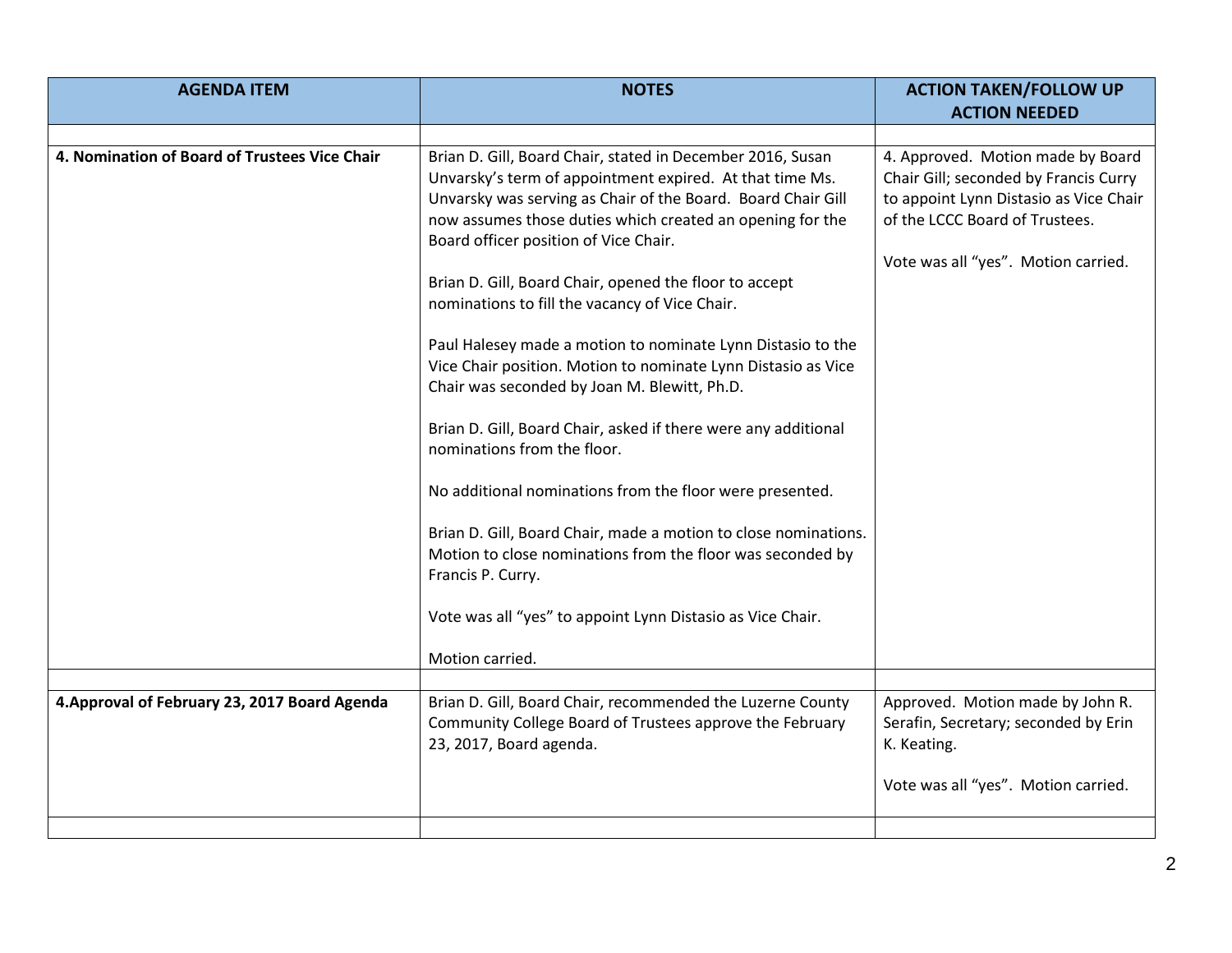| 5. Report of Officers and Agents | President Leary reported, on February 13th, 2017, Eileen                                                      |  |
|----------------------------------|---------------------------------------------------------------------------------------------------------------|--|
| o President's Report             | Cipriani, Deputy Secretary for Workforce Development at the                                                   |  |
|                                  | Pennsylvania Department of Labor and Industry, visited                                                        |  |
|                                  | Luzerne County Community College, to learn more about the                                                     |  |
|                                  | college's efforts to train the workforce of tomorrow.                                                         |  |
|                                  | During the visit, Ms. Cipriani discussed Luzerne's new Welding                                                |  |
|                                  | Program, Diesel Technology Program, and Engineering Design                                                    |  |
|                                  | and Manufacturing Technology Program. She and other state                                                     |  |
|                                  | officials toured the renovated labs and facilities funded by                                                  |  |
|                                  | the PATH Program, a federal grant that is a partnership                                                       |  |
|                                  | between Luzerne County Community College, Northampton                                                         |  |
|                                  | Community College and Lehigh Carbon Community College.                                                        |  |
|                                  | Additionally, Ms. Cipriani discussed micro-credentials, an                                                    |  |
|                                  | educational practice enabling students to quickly earn a                                                      |  |
|                                  | certification that has labor market value and that they can                                                   |  |
|                                  | return to school to build on later.                                                                           |  |
|                                  |                                                                                                               |  |
|                                  | Luzerne County Community College has entered into a                                                           |  |
|                                  | strengthen partnership with the Crestwood school district via                                                 |  |
|                                  | our Early College program. In this Early College Pathways,                                                    |  |
|                                  | Crestwood juniors and seniors will follow a career path and                                                   |  |
|                                  | enroll in college courses for a maximum of 3 classes per                                                      |  |
|                                  | semester. In most cases, students will attend LCCC from 8 am                                                  |  |
|                                  | until 11 am Monday through Thursday. The goal of this                                                         |  |
|                                  | partnership is to increase college participation, completion<br>and success for all students in the district. |  |
|                                  |                                                                                                               |  |
|                                  | For the third time in the history of the College, Luzerne County                                              |  |
|                                  | Community College has three (3) basketball players, Jaleel                                                    |  |
|                                  | Parlin, Lenny Radziak and Lynorris Hamilton, scored over 1,000                                                |  |
|                                  | points during their basketball career at LCCC from 2015-2017.                                                 |  |
|                                  | All three players achieved over 1000 points during the same                                                   |  |
|                                  | week their basketball career.                                                                                 |  |
|                                  |                                                                                                               |  |
|                                  | In Cross Country, student Kayla Schlauch placed first in the                                                  |  |
|                                  | women's division and Karissa Olander placed second.                                                           |  |
|                                  |                                                                                                               |  |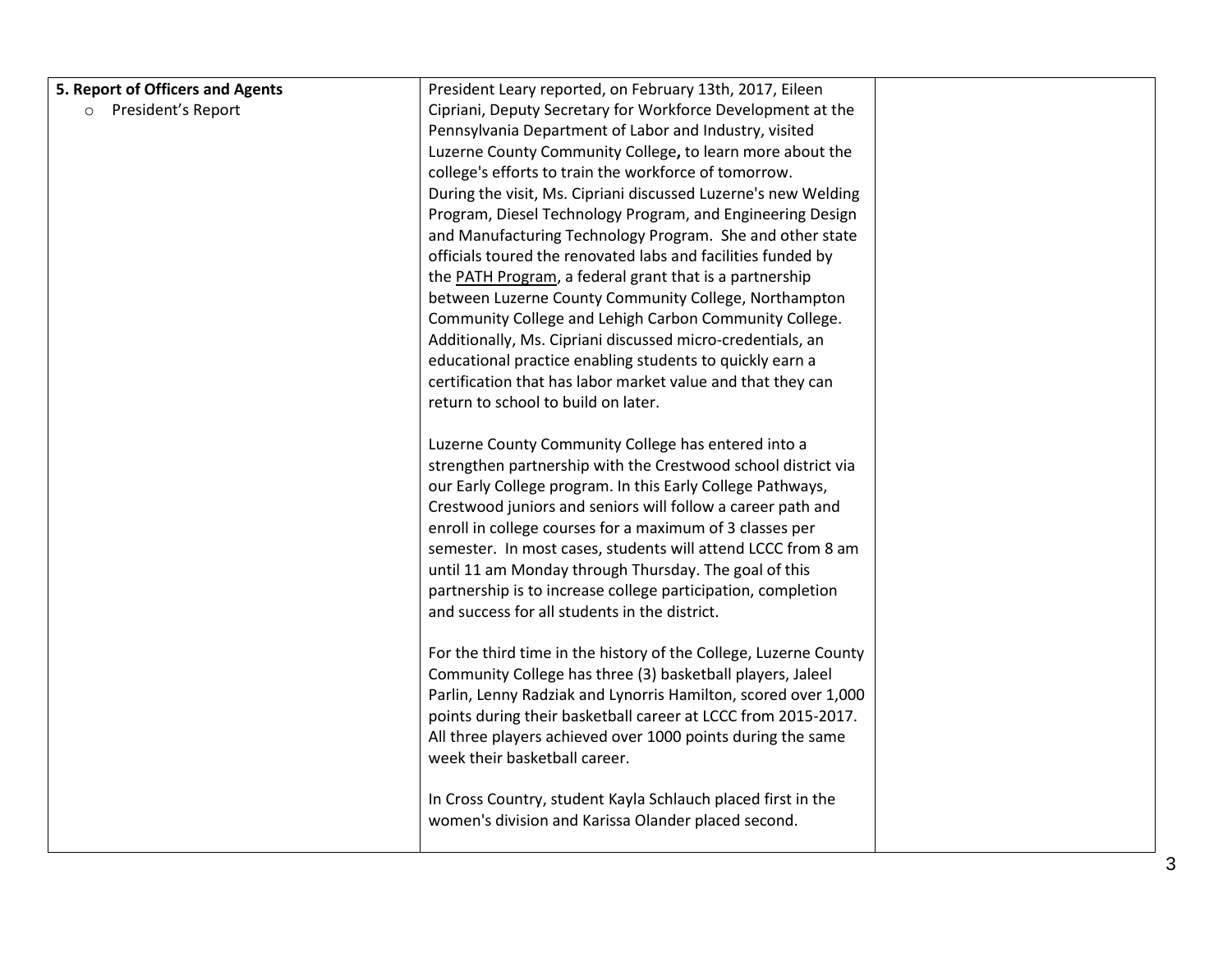| The College recently signed a Dual Admission agreement with          |  |
|----------------------------------------------------------------------|--|
| the University of Scranton giving our students the opportunity       |  |
| to be dual-admitted with the University prior to completing 30       |  |
| college credits at Luzerne. Students will have the opportunity       |  |
| to take 3 college courses at 50% the cost at the University          |  |
| towards their bachelor's degree. Upon completion of their            |  |
| associates' degree, LCCC graduates will receive a \$10,000           |  |
| annual scholarship at the University.                                |  |
|                                                                      |  |
| The College will be hosting the Looking Forward Conference on        |  |
| Saturday, March 11, 2017 from 9 a.m. to 3 p.m. This is a             |  |
| regional career and academic planning event gear toward over         |  |
| 350 for 8 <sup>th</sup> -12 <sup>th</sup> graders and their parents. |  |
|                                                                      |  |
| President Leary provided the following update on the Pittston        |  |
| Center. Representatives from the College have met with The           |  |
| Greater Pittston Land Revitalization Corporation to begin            |  |
| moving forward. We are anticipating the completion of the            |  |
| Center by June 15, 2018. The Operations division met with the        |  |
| project architects, toured the Scranton Center and made              |  |
| adjustments to the initial Pittston Center layout. Academic          |  |
| Affairs and Enrollment Management have reviewed the layout           |  |
| and are preparing programming to meet the needs. The                 |  |
| Expansion Committee will be meeting to provide input on the          |  |
| layout as well as discuss programming and operational details.       |  |
|                                                                      |  |
| At the April 25, 2017 Board of Trustees Work Session, there          |  |
| will be a brief presentation regarding the Facilities Master         |  |
| Plan. MKSD Architects presented the Facilities Master Plan,          |  |
| the administration reviewed the plan and created a Critical          |  |
| Needs Package. The purpose of the Critical Needs Package was         |  |
| to prioritize projects in order to complete the most necessary       |  |
| items within a more reasonable budget. MKSD Architects               |  |
| worked with the college and prepared an addendum to the              |  |
| Facilities Master Plan which incorporates the Critical Needs         |  |
| Package; both will be presented during the April 2017 Work           |  |
| Session of the Board. After Board of Trustee approval, the           |  |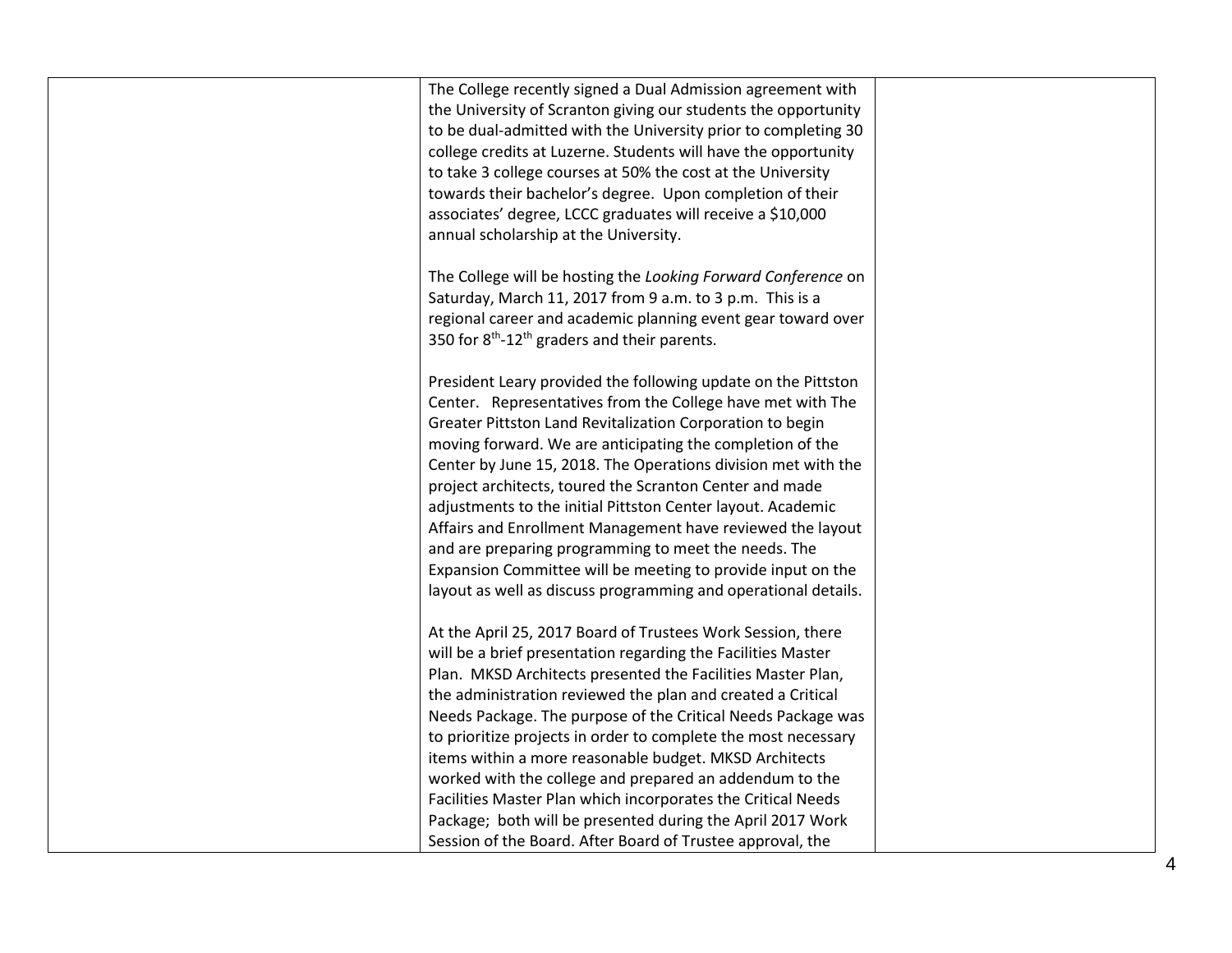|                    | documents will be provided to Luzerne County and the State<br>for their funding consideration and support.<br>Luzerne County Community College will once again host the<br>2017 Annual Legislative Information Session and Breakfast on<br>Friday, April 28 <sup>th</sup> , 2017. The Board of Trustees will be invited<br>to attend and interact with local legislators.<br>President Leary reported the College has been working closely<br>with Vice Chair Distasio and members of the Legislative,<br>Economic and Public Affairs Committee on key talking points<br>and finalization of the agenda for the upcoming breakfast.<br>President Leary reported each Trustee was provided with a<br>copy of LCCC's 50 <sup>th</sup> Anniversary Calendar of Events scheduled<br>for this year. It is noted the 50 <sup>th</sup> Anniversary Golden Gala will<br>be held at Mohegan Sun Pocono on Saturday, October 7th.<br>President Leary was pleased to report former Trustee, Pat<br>Solano, will serve as Honorary Chair of the 50 <sup>th</sup> Anniversary<br>Golden Gala event. |  |
|--------------------|----------------------------------------------------------------------------------------------------------------------------------------------------------------------------------------------------------------------------------------------------------------------------------------------------------------------------------------------------------------------------------------------------------------------------------------------------------------------------------------------------------------------------------------------------------------------------------------------------------------------------------------------------------------------------------------------------------------------------------------------------------------------------------------------------------------------------------------------------------------------------------------------------------------------------------------------------------------------------------------------------------------------------------------------------------------------------------------|--|
| Treasurer's Report | Board Chair Gill thanked President Leary for his report.<br>Board Chair Gill noting the Crestwood Early College Program<br>received excellent media coverage - it shined a nice light on<br>both Luzerne County Community College and the Crestwood<br>School District. Board Chair Gill expressed his appreciation to<br>all involved in this initiative. President Leary expressed his<br>appreciation to Rosana Reyes, Vice President of Enrollment<br>Management and Student Development, who led the<br>meetings, communications with Crestwood School District.<br>Joseph Gasper, Dean of Finance, presented the Financial<br>Report for December 2016. Mr. Gasper noted, when<br>compared to the prior fiscal year the Current Fund Income of<br>\$26,901,000 is up \$6,737,000 or 33.41% and Expenses of<br>\$17,837,000 increased \$820,000 or 4.82%. Bookstore Income<br>decreased \$160,000, down 10.24% while Expenses decreased                                                                                                                                           |  |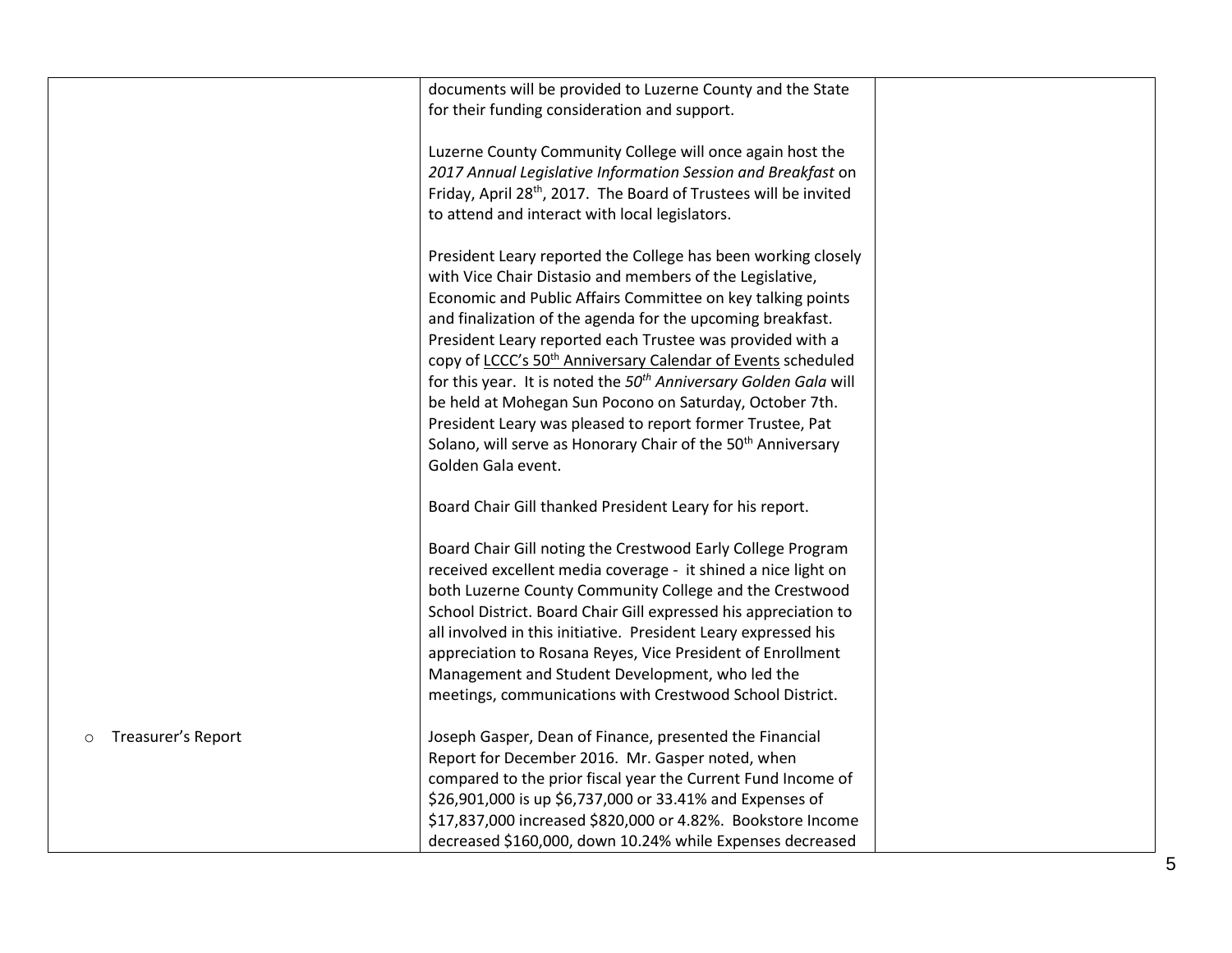| \$237,000 or 12.99%. Food Service Income decreased \$19,000    |  |
|----------------------------------------------------------------|--|
| and expenses increased \$4,000. The Plant Fund Income          |  |
| increased \$598,000 while Expenditures decreased \$1,126,000   |  |
| as of December 2016.                                           |  |
|                                                                |  |
| Tuition Income increased \$116,000 and the Price and Volume    |  |
| variance is listed for both the fall and spring semesters.     |  |
| Continuing Education is up \$117,000. The Truck Driving        |  |
| Contract accounts for the increase while Non-Credit Seminars   |  |
| are down. The increases in General Service Fees and            |  |
| Technology Fees is due to the \$2 increase, The Commonwealth   |  |
| of PA Appropriation increased \$6,002,000 as scheduled         |  |
| payments were received. Non-Sponsor Income increased with      |  |
| the changes to Distance Learning Tuition and the Scranton      |  |
| site. Out of County Tuition rose \$288,000 while Out of State  |  |
| Tuition increased \$61,000.                                    |  |
|                                                                |  |
|                                                                |  |
| Current Fund Expenditures - Fringe Benefits are up \$328,000   |  |
| which is attributable to Early Retirement and Health Care      |  |
| Costs. Dental Expense is down. Salaries increased \$282,000.   |  |
| Leases increased \$97,000 due to price increases for software  |  |
| licenses and expiration of grant funding. Consultants /        |  |
| Contracted Services expense increased \$63,000 in the          |  |
| categories identified on the report.                           |  |
|                                                                |  |
| Bookstore Report: Textbook sales decreased \$154,000 when      |  |
| compared to prior year. Salaries decreased \$15,000, Textbook  |  |
| Expense decreased \$202,000 and other purchases are down       |  |
| \$16,000.                                                      |  |
|                                                                |  |
| Food Service Report: Food Sales have decreased \$16,000 and    |  |
| Vending Machine Income decreased \$3,000 when compared         |  |
| to the prior year. Salaries increased \$8,000, Fringe Benefits |  |
| decreased \$5,000 and Food Supply expense increased \$2,000.   |  |
|                                                                |  |
| Plant Fund: This fiscal year scheduled payments were made      |  |
| and the Comm. of PA Appropriation is up \$578,000.             |  |
|                                                                |  |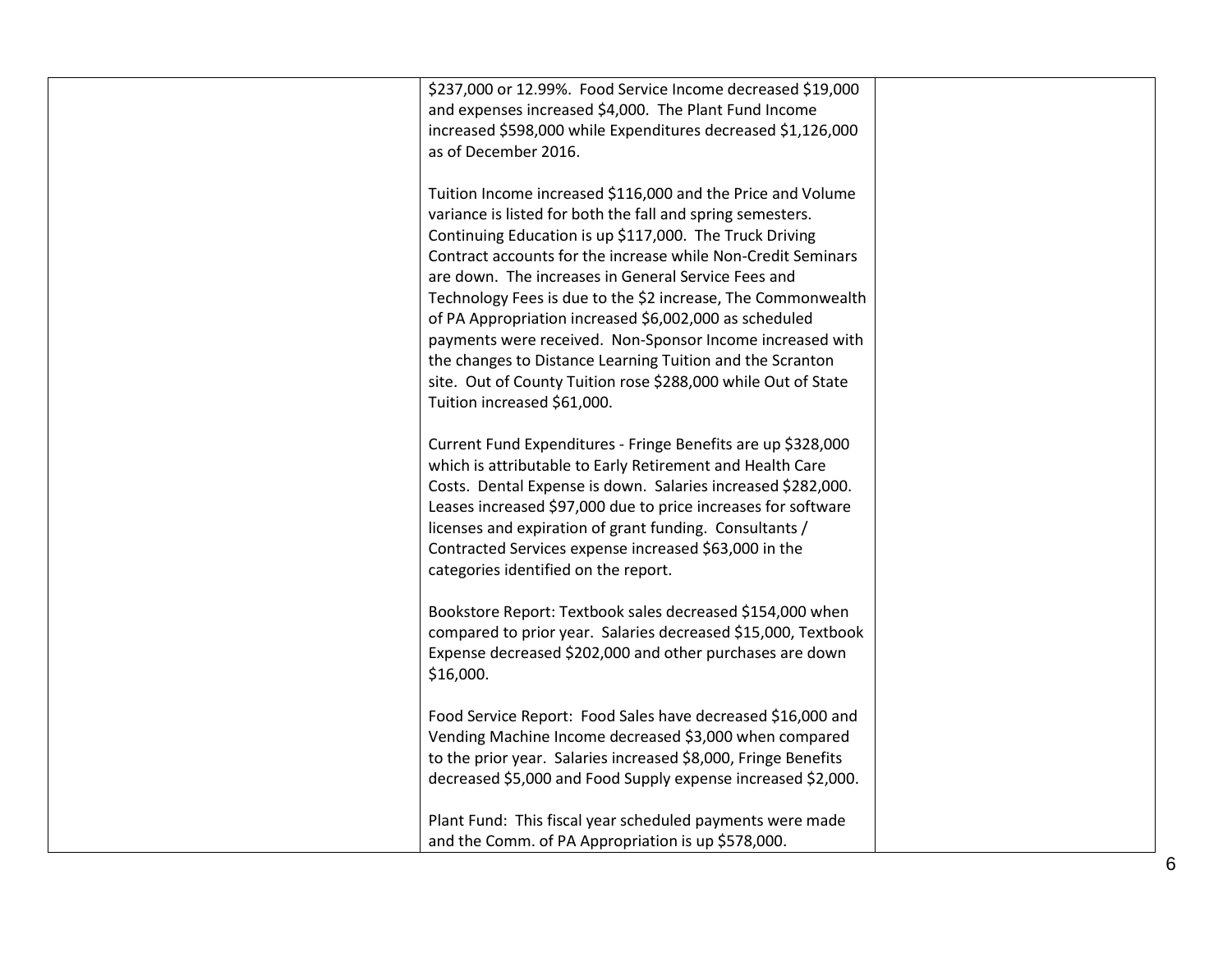|                          | Equipment Leases are down due to the reduction in the<br>Computer Replacement Plan, Other Leases are down with the<br>payoff of the Health Science Building and Debt Service<br>Expense variance is due to the final payment on the Series<br>1997 Bond.                                                                                                                                                                                                                  |  |
|--------------------------|---------------------------------------------------------------------------------------------------------------------------------------------------------------------------------------------------------------------------------------------------------------------------------------------------------------------------------------------------------------------------------------------------------------------------------------------------------------------------|--|
| <b>Foundation Report</b> | Sandra Nicholas, Executive Director of Institutional<br>Advancement, reported Fox 56 News attended the recognition<br>ceremony held on our campus to recognize our basketball<br>players achievements. Each of the three players were<br>interviewed and will be aired February 23, 2017 at 10 p.m. and<br>Friday, February 24, 2017 during the 11 p.m. broadcast.                                                                                                        |  |
|                          | Ms. Nicholas reported the Foundation has awarded \$325,000<br>in scholarships, \$34,400 in emergency book funds, for a total<br>of \$359,400 to assist the students at Luzerne County<br>Community College for the 2016-2017 academic year.                                                                                                                                                                                                                               |  |
|                          | The Appleseed Foundation has given the College an additional<br>\$30,000 grant to help our nursing scholarship program. They<br>are providing two (2) full scholarships for two students for<br>two-years. This two year scholarship will cover the cost of<br>tuition, books and fee expenses.                                                                                                                                                                           |  |
|                          | The 50 <sup>th</sup> Anniversary Celebration includes a campus campaign<br>portion. Professor Emeritus Brooke Yeager and wife, Libby<br>Yeager are supporting a challenge to our alumni, faculty and<br>staff that they will match, dollar for dollar, every increased gift<br>or every new gift that comes into the Foundation up to \$5,000.                                                                                                                            |  |
|                          | The 50 <sup>th</sup> Anniversary Gala will be held on Saturday, October 7,<br>2017, at Mohegan Sun. Eddie Day and the Starfires will<br>provide the musical entertainment and as President Leary<br>reported, former Trustee Pat Solano will serve as honorary<br>Chairman of the 50 <sup>th</sup> Anniversary Gala Committee. The<br>annual scholarship dinner will be replaced this year with a<br>Scholarship Donor luncheon on November 6 <sup>th</sup> , 2017 at The |  |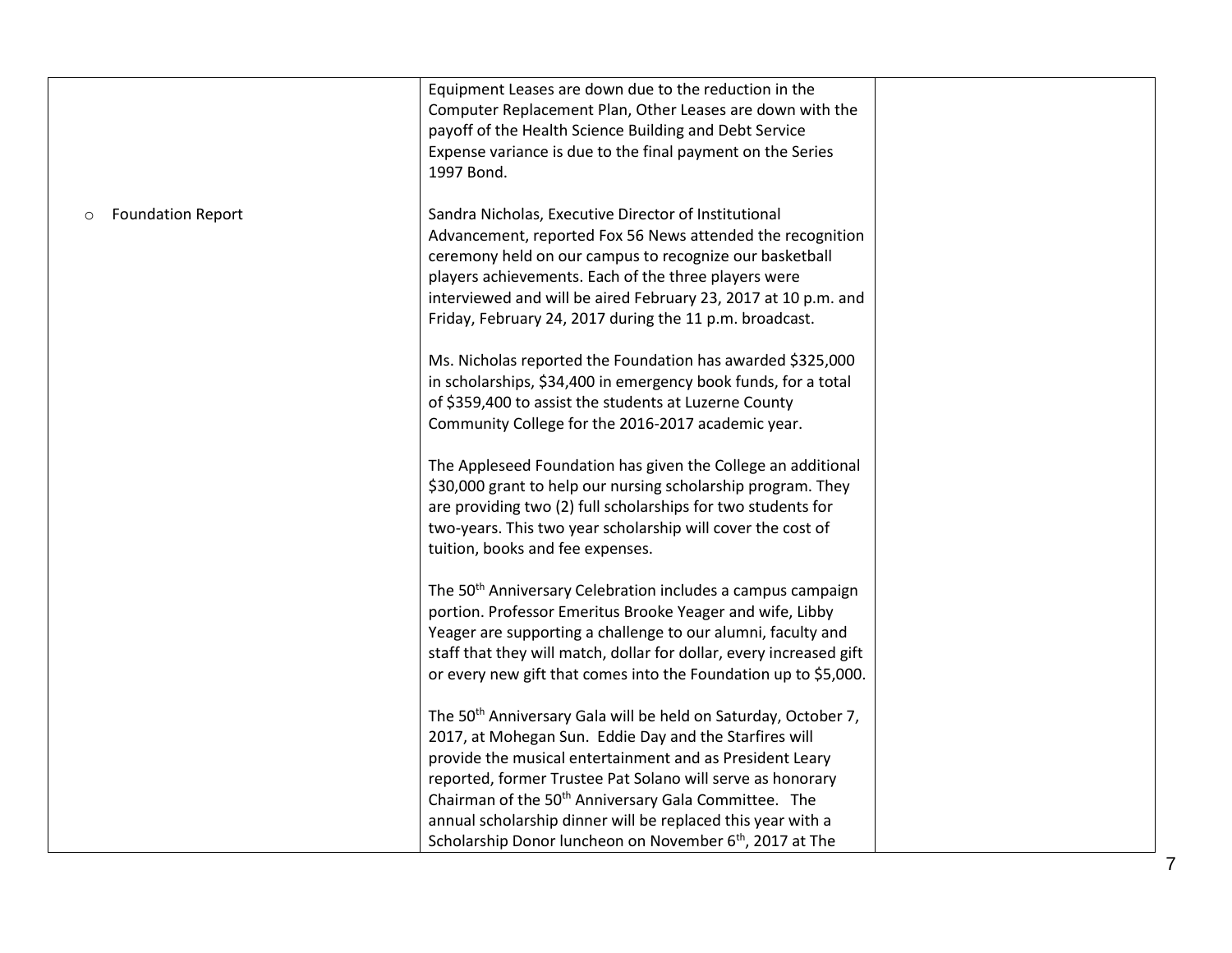|                                                | Woodlands Inn and Resort.                                                                                                                                                                                                                                                                                                                                                  |  |
|------------------------------------------------|----------------------------------------------------------------------------------------------------------------------------------------------------------------------------------------------------------------------------------------------------------------------------------------------------------------------------------------------------------------------------|--|
|                                                | The annual Legislative Information Session and Breakfast will<br>be held Friday, April 28, 2017. Trustee Lynn Distasio and the<br>Legislative, Economic and Public Affairs Committee are in the<br>process of developing talking points for those trustees<br>interested in attending this annual event.                                                                   |  |
|                                                | The annual Alumni Golf Tournament will be held in May and<br>the college looks forward to continued trustee participation.                                                                                                                                                                                                                                                 |  |
|                                                | A new Foundation Board directory was distributed to the<br>trustees for informational purposes.                                                                                                                                                                                                                                                                            |  |
| Student Representative to the Board<br>$\circ$ | Michelle Ortiz, Student Representative to the Board, reported<br>Luzerne County Community College student clubs have been<br>very active with up and coming events. The Drama Club is<br>hosting "Disney-Dreamwork Cabaret" scheduled for Tuesday,<br>February 28, 2017, from 11 a.m. to 1 p.m. in the Campus<br>Center Rotunda.                                           |  |
|                                                | The newly formed student club, "Treble Blazers" will hold its<br>first meeting on March 2, 2017. The agenda for the acapella<br>club will include a discussion of the possibility to be a<br>competitive acapella team.                                                                                                                                                    |  |
|                                                | The Student Gaming Club has several events planned for the<br>spring semester including a tournament scheduled for March<br>17, 2017.                                                                                                                                                                                                                                      |  |
|                                                | The Student Government Association will host "Spirit Week"<br>March 13-17, 2017. The annual Alumni versus Student/Staff<br>Basketball games was conducted Thursday, February 16, 2017<br>with the score of Students/Staff 98, Alumni 67. The Culinary<br>Institute is planning Cupcake Wars event and the Photography<br>Club is sponsoring a Washington DC Trip in April. |  |
|                                                |                                                                                                                                                                                                                                                                                                                                                                            |  |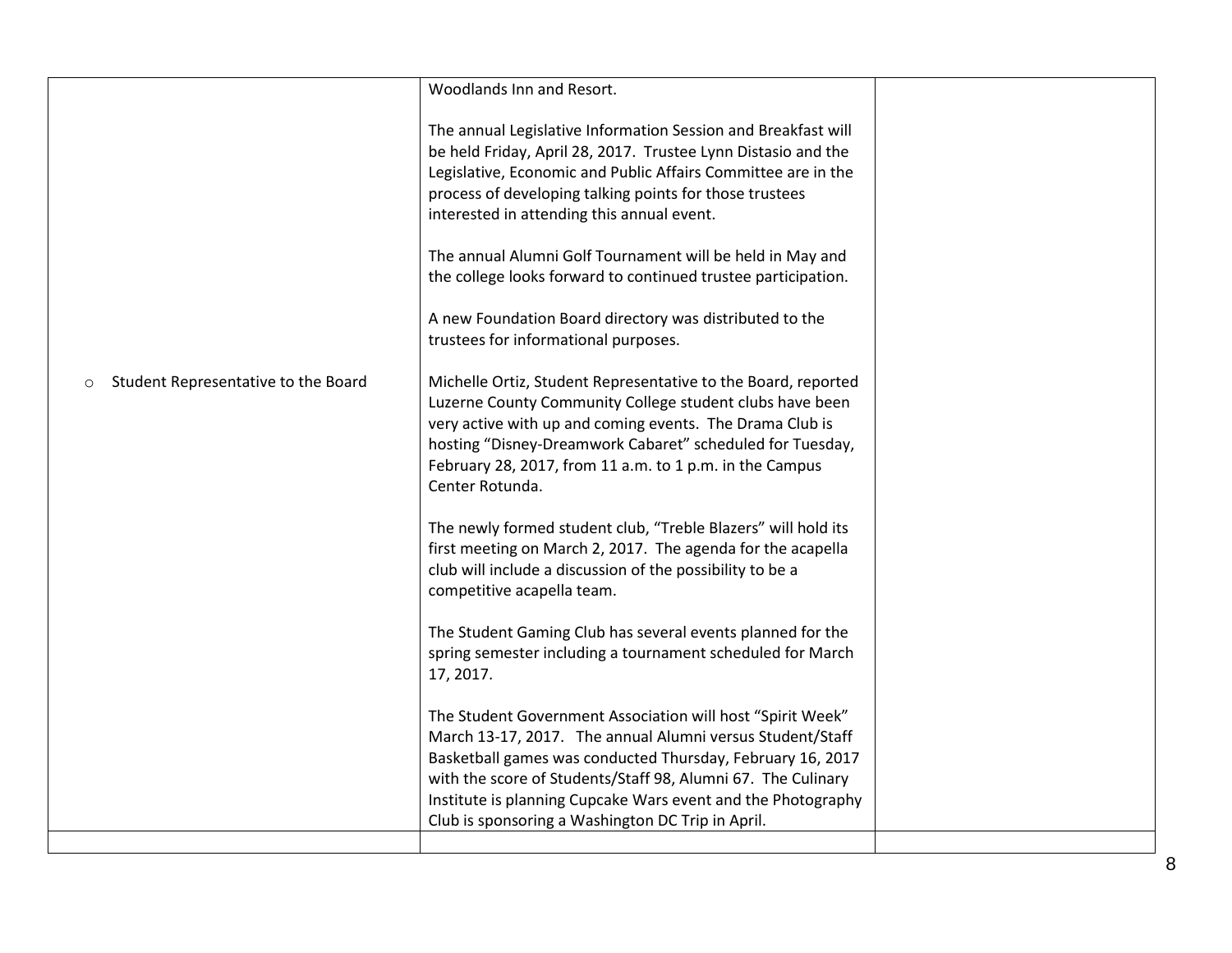| <b>AGENDA ITEM</b>                                | <b>NOTES</b>                                                                                                                  | <b>ACTION TAKEN/FOLLOW UP</b>        |
|---------------------------------------------------|-------------------------------------------------------------------------------------------------------------------------------|--------------------------------------|
|                                                   |                                                                                                                               | <b>ACTION NEEDED</b>                 |
|                                                   |                                                                                                                               |                                      |
| 7. Report/Action of the Executive Committee       | 7. Brian D. Gill, Board Chair, reported the Executive Committee                                                               |                                      |
|                                                   | met on February 2, 2017. One agenda item was related to the                                                                   |                                      |
|                                                   | search for the position of Vice President of Academic Affairs.                                                                |                                      |
|                                                   | During this meeting the Executive Committee authorized the<br>College to develop and release an RFP for the first step in the |                                      |
|                                                   | process to secure an executive search firm and that was is                                                                    |                                      |
|                                                   | currently underway.                                                                                                           |                                      |
|                                                   |                                                                                                                               |                                      |
| 8. Report/Action of the Academic Committee        | 8. Joan M. Blewitt, Ph.D., Chair, Board of Trustees Academic                                                                  |                                      |
|                                                   | Committee, presented the following recommendation.                                                                            |                                      |
| 8A. Program Addition, Deletions and Modifications | 8A. Recommend the Luzerne County Community College                                                                            | 8A. Approved. Motion made by         |
|                                                   | Board of Trustees approve the attached program additions,                                                                     | Francis Curry; seconded by George    |
|                                                   | deletions and modifications, detailed in the attachment.                                                                      | Brown.                               |
|                                                   | Committee Chair Blewitt stated the additions focus on change                                                                  | Vote was all "yes". Motion carried.  |
|                                                   | to the Pre-Professional (AS.PRO) program which will better                                                                    |                                      |
|                                                   | prepare students for transfer into pre-professional programs.                                                                 |                                      |
|                                                   | There were modifications in the Computer Science (AS.COM),                                                                    |                                      |
|                                                   | Dental Hygiene (AAS.DHY), and Nursing (AAS.NUR) programs;                                                                     |                                      |
|                                                   | and deletions in the Pre-Pharmacy (AS.PHA), Pre-Chiropractic                                                                  |                                      |
|                                                   | (AS.CHI) and Pre-Optometry (AS.OPT) programs which will be                                                                    |                                      |
|                                                   | addressed with the new Pre-Professional program.                                                                              |                                      |
| 9. Report/Action of the Finance Committee         | 9. John R. Serafin, Secretary, and member, LCCC, Board of                                                                     |                                      |
|                                                   | Trustees Finance Committee, presented the following                                                                           |                                      |
|                                                   | recommendation.                                                                                                               |                                      |
|                                                   |                                                                                                                               |                                      |
| 9A. Summary of Payments                           | 9A. Recommend the Luzerne County Community College                                                                            | 8A. Approved. Motion made by         |
|                                                   | Board of Trustees approve the summary of payments as                                                                          | Elaine Cook, R.N., J.D.; seconded by |
|                                                   | presented.                                                                                                                    | Joan M. Blewitt, Ph.D                |
|                                                   |                                                                                                                               | Vote was all "yes". Motion carried.  |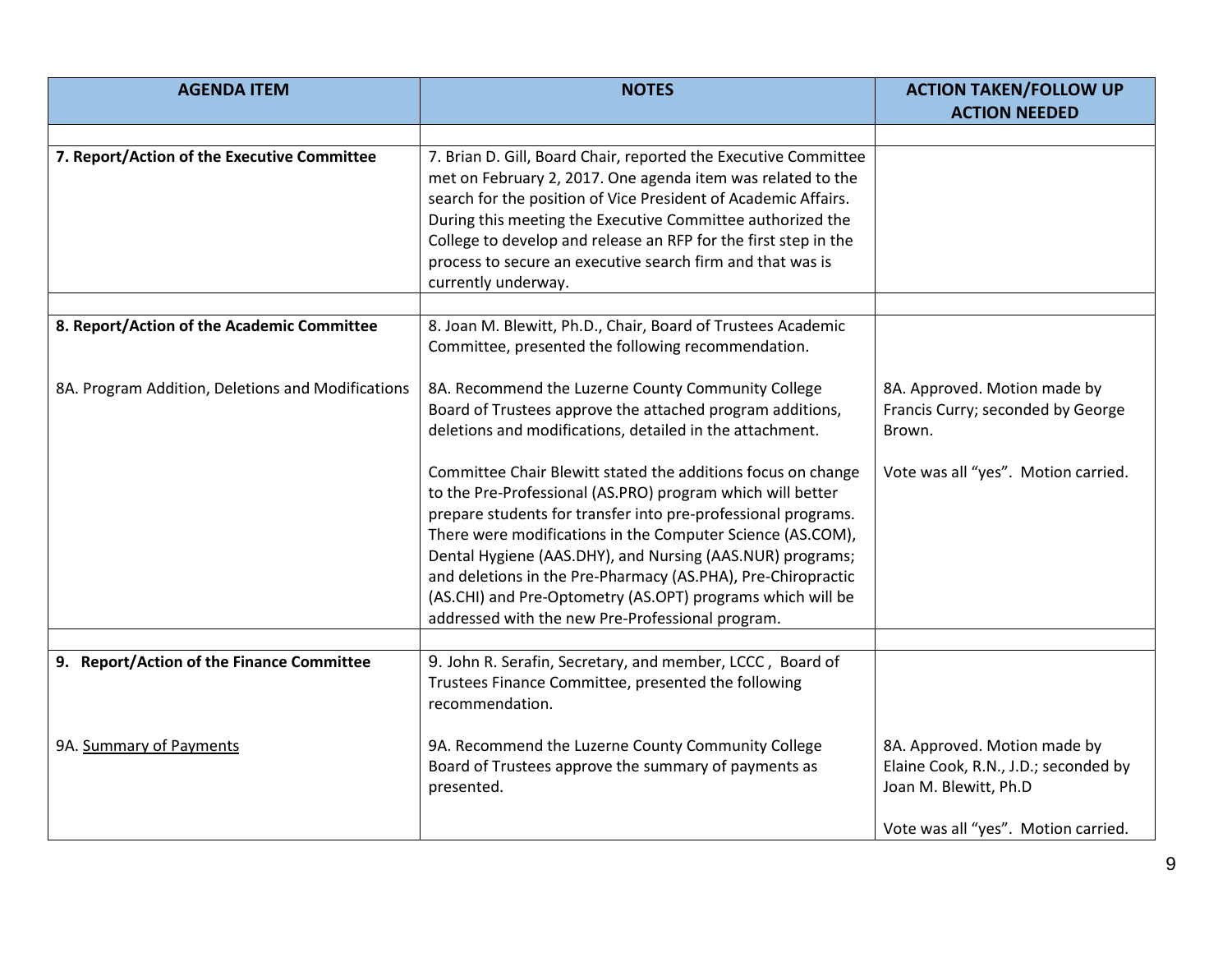| <b>AGENDA ITEM</b>                                              | <b>NOTES</b>                                                                                                          | <b>ACTION TAKEN/FOLLOW UP</b>                                        |
|-----------------------------------------------------------------|-----------------------------------------------------------------------------------------------------------------------|----------------------------------------------------------------------|
|                                                                 |                                                                                                                       | <b>ACTION NEEDED</b>                                                 |
|                                                                 |                                                                                                                       |                                                                      |
| 9B. Recommendation to Approve RFP, Library<br>Services Platform | 9B. Recommend that Luzerne County Community College<br>Board of Trustees approve the Library Services Platform        | 9B. Approved. Motion made by Erin<br>K. Keating; seconded by Lynn M. |
|                                                                 | agreement to SirsiDynix at the amount of \$252,499 in total for                                                       | Distasio, Vice Chair.                                                |
|                                                                 | the contract period September 1, 2017 through September 1,                                                            |                                                                      |
|                                                                 | 2024.                                                                                                                 | Vote was all "yes". Motion carried.                                  |
| 9C. Recommendation to Approve Board Resolution                  | 9C. Recommend that Luzerne County Community College                                                                   | 9C. Approved. Motion made by                                         |
| for Pennsylvania Department of Education Capital                | Board of Trustees approve the capital application(s) and                                                              | Elaine Cook, R.N., J.D.; seconded by                                 |
| Application(s)                                                  | authorize the matching funds (if approved for funding by the<br>Pennsylvania Department of Education for the approved | George Brown.                                                        |
|                                                                 | capital projects submitted in the April 2017 Capital Application                                                      | Vote was all "yes". Motion carried.                                  |
|                                                                 | with the estimated costs:                                                                                             |                                                                      |
|                                                                 | > Replace Underground Oil/Gas Tanks (new tanks above                                                                  |                                                                      |
|                                                                 | ground) - \$60,000                                                                                                    |                                                                      |
|                                                                 | Building 4 Floor abatement/removal and replacement<br>➤<br>$-$ \$321,942                                              |                                                                      |
|                                                                 | $\triangleright$ Deferred Maintenance Projects (roofs, paving, pole                                                   |                                                                      |
|                                                                 | barns, library renovation) - \$1,076,379                                                                              |                                                                      |
|                                                                 | $\triangleright$ Capital Equipment (as requested in the budget<br>process) - \$549,276                                |                                                                      |
|                                                                 | > Furniture Replacement Plan (throughout campus) -                                                                    |                                                                      |
|                                                                 | \$105,000                                                                                                             |                                                                      |
|                                                                 | > Public Safety Training Institute Propane Training Props                                                             |                                                                      |
|                                                                 | Repair - \$125,450                                                                                                    |                                                                      |
|                                                                 | Public Safety Training Institute Firing Range (outdoor<br>➤<br>firing range) - \$300,000                              |                                                                      |
|                                                                 | > Public Safety Training Institute Pond Repair - \$369,300                                                            |                                                                      |
|                                                                 | New Equipment Leases (copiers, Technology<br>➤                                                                        |                                                                      |
|                                                                 | Replacement Plan, Ryder trailers) - \$283,189                                                                         |                                                                      |
|                                                                 | Increase to Existing Equipment Leases (copiers, Ryder                                                                 |                                                                      |
|                                                                 | trucks) - \$51,689                                                                                                    |                                                                      |
|                                                                 | New Facility Lease (Scranton Center) - \$299,896                                                                      |                                                                      |
|                                                                 | Increase to Facility Leases (Hazleton Center) - \$61,336<br>➤                                                         |                                                                      |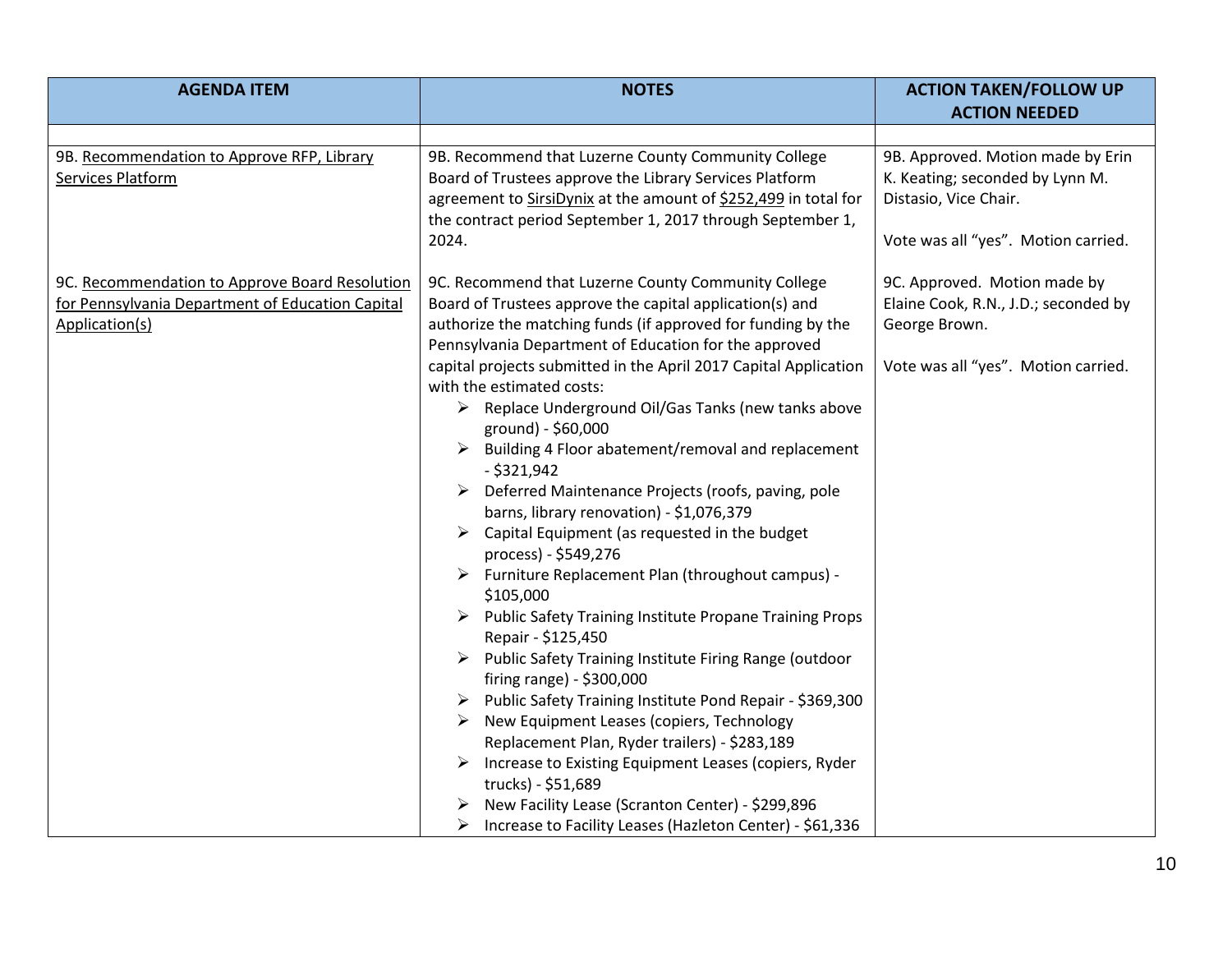| 9D. Recommendation to Approve Trustee Travel                                   | Final Board of Trustee approval of the project(s) will be<br>submitted with exact funding amounts when approved by<br>Pennsylvania Department of Education. All College policies and<br>procedures will be followed.<br>9D. Recommend the Luzerne County Community College<br>Board of Trustees approve the use of budgeted trustee travel,<br>not to exceed \$400 per attendee, for trustees to attend the<br>2017 PACCC Annual Meeting and All-PA Academic Awards<br>Program, on April 3, 2017, in Harrisburg, PA.                                                                                                                                                                                                                                                                                                                                                                                                                | 9D. Approved. Motion made by Paul<br>Halesey; seconded by Joan M.<br>Blewitt, Ph.D.<br>Vote was all "yes". Motion carried. |
|--------------------------------------------------------------------------------|-------------------------------------------------------------------------------------------------------------------------------------------------------------------------------------------------------------------------------------------------------------------------------------------------------------------------------------------------------------------------------------------------------------------------------------------------------------------------------------------------------------------------------------------------------------------------------------------------------------------------------------------------------------------------------------------------------------------------------------------------------------------------------------------------------------------------------------------------------------------------------------------------------------------------------------|----------------------------------------------------------------------------------------------------------------------------|
| 10. Report/Action of the Human Resources<br><b>Committee</b>                   | 10. Paul Halesey, Chair, LCCC Board of Trustees Human<br>Resources Committee, reported on February 2the Human<br>Resources Committee conducted its regularly scheduled<br>meeting. John Sedlak, Dean of Human Resources, reviewed<br>with the committee the Information of Appointments and<br>Leave Report Status. This informational item can be located<br>on the last page of your Board agenda.<br>The Human Resources Committee coordinates the annual<br>Board of Trustees Self-Assessment which is completed through<br>the use of Survey Monkey. I encourage those Trustees who<br>have yet to complete their self-assessment to do so at their<br>earliest opportunity in order to have the Board's 100%<br>participation. The results of the Board Self-Assessment will be<br>reviewed at the next meeting of the Human Resources<br>Committee and shared with the full Board at its' April<br><b>Executive Session.</b> |                                                                                                                            |
| 11. Report/Action of the Legislative, Economic<br>and Public Affairs Committee | 11. Lynn M. Distasio, Vice Chair, Chair of the Legislative,<br>Economic and Public Affairs Committee, reported the<br>committee met on Tuesday, February 7, 2017. That afternoon<br>Governor Tom Wolf announced his budget request for 2017-<br>2018. His announcement included a 2% for the PASSHE system<br>and level funding for community colleges.                                                                                                                                                                                                                                                                                                                                                                                                                                                                                                                                                                             |                                                                                                                            |